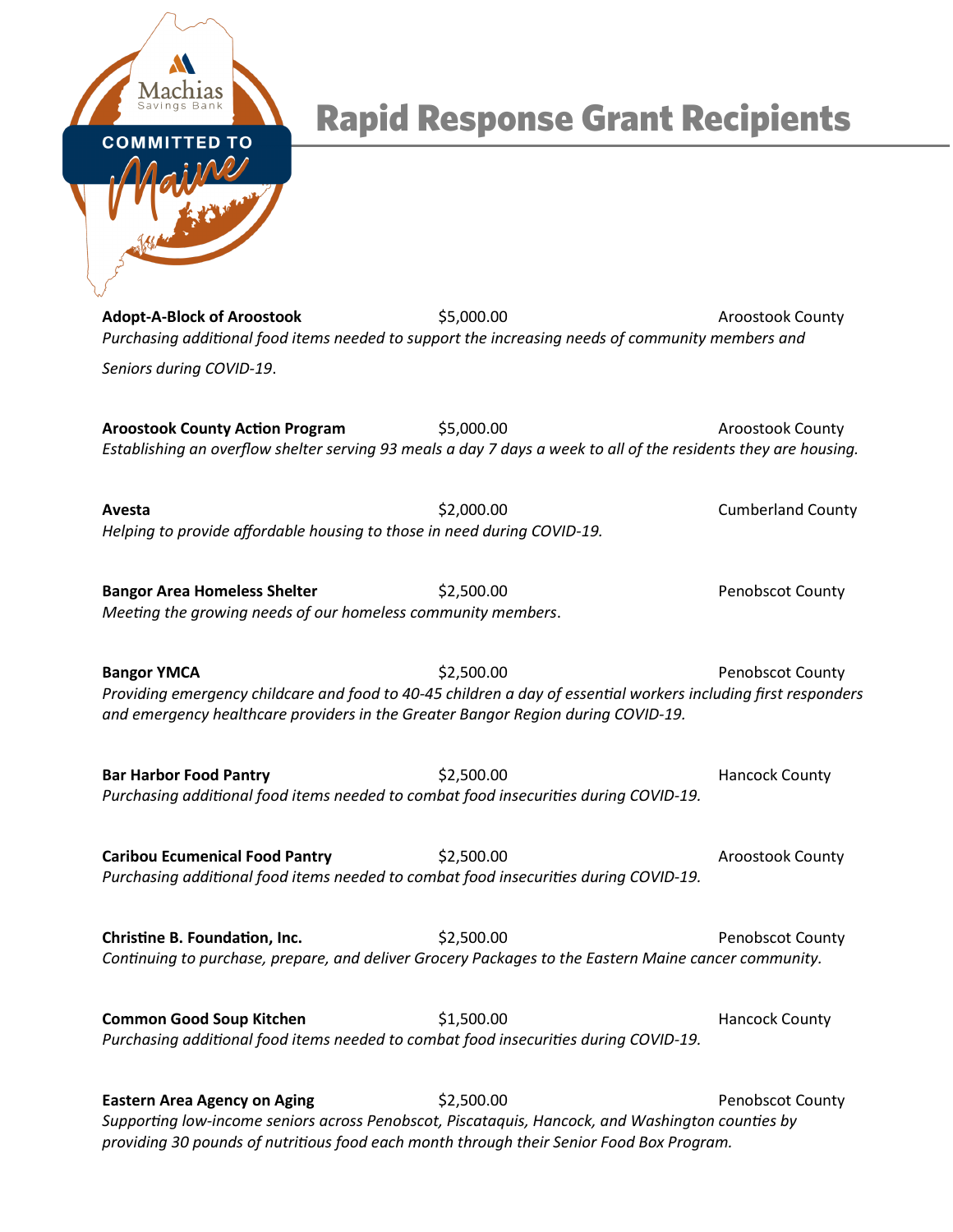| <b>Friends in Action</b>                                                                                                                                                                                                                                                             | \$2,500.00 | <b>Hancock County</b>    |  |  |
|--------------------------------------------------------------------------------------------------------------------------------------------------------------------------------------------------------------------------------------------------------------------------------------|------------|--------------------------|--|--|
| Purchasing additional food items needed to combat food insecurities while providing food and medicine<br>deliveries during COVID-19.                                                                                                                                                 |            |                          |  |  |
| <b>Grace Interfaith Food Table</b>                                                                                                                                                                                                                                                   | \$1,000.00 | Aroostook County         |  |  |
| Purchasing additional food items needed to combat food insecurities during COVID-19.                                                                                                                                                                                                 |            |                          |  |  |
| H.O.M.E. Inc.                                                                                                                                                                                                                                                                        | \$5,000.00 | <b>Hancock County</b>    |  |  |
| Combatting food insecurities and the growing needs of our homeless community members thru their four<br>food pantries and shelters.                                                                                                                                                  |            |                          |  |  |
| <b>Irene Chadbourne Ecumenical Food Pantry</b>                                                                                                                                                                                                                                       | \$2,500.00 | <b>Washington County</b> |  |  |
| Purchasing additional food items needed to combat food insecurities during COVID-19.                                                                                                                                                                                                 |            |                          |  |  |
| <b>Knox County Homeless Coalition</b>                                                                                                                                                                                                                                                | \$1,500.00 | <b>Knox County</b>       |  |  |
| Establishing an emergency shelter serving 25 additional residents and providing outbound food delivery to<br>130 food-insecure families who lack transportation.                                                                                                                     |            |                          |  |  |
| <b>Life Line Food Pantry</b>                                                                                                                                                                                                                                                         | \$1,500.00 | <b>Hancock County</b>    |  |  |
| Purchasing additional food items needed to combat food insecurities during COVID-19.                                                                                                                                                                                                 |            |                          |  |  |
| <b>Lincoln Regional Food Cupboard</b>                                                                                                                                                                                                                                                | \$2,500.00 | Penobscot County         |  |  |
| Purchasing additional food items needed to combat food insecurities during COVID-19.                                                                                                                                                                                                 |            |                          |  |  |
| <b>Loaves and Fishes Food Pantry</b><br>Purchasing additional food items needed to combat food insecurities during COVID-19.                                                                                                                                                         | \$2,500.00 | <b>Hancock County</b>    |  |  |
| <b>Locker Project</b><br>Purchasing additional food items needed to combat food insecurities during COVID-19.                                                                                                                                                                        | \$2,500.00 | <b>Cumberland County</b> |  |  |
| <b>Lubec Community Outreach Center</b><br>Purchasing additional food items needed to combat food insecurities duringCOVID-19.                                                                                                                                                        | \$3,000.00 | <b>Washington County</b> |  |  |
| <b>Machias Food Pantry</b><br>\$4,000.00<br><b>Washington County</b><br>Purchasing additional food items needed to combat food insecurities during COVID-19.                                                                                                                         |            |                          |  |  |
| <b>Maine Seacoast Mission</b>                                                                                                                                                                                                                                                        | \$1,500.00 | <b>Washington County</b> |  |  |
| Serving low-income community members through several programs: a food pantry; a school backpack<br>program for children in its EdGE youth-development program; a senior commodities program for the elderly; a<br>mobile food pantry for remote seniors; and several other programs. |            |                          |  |  |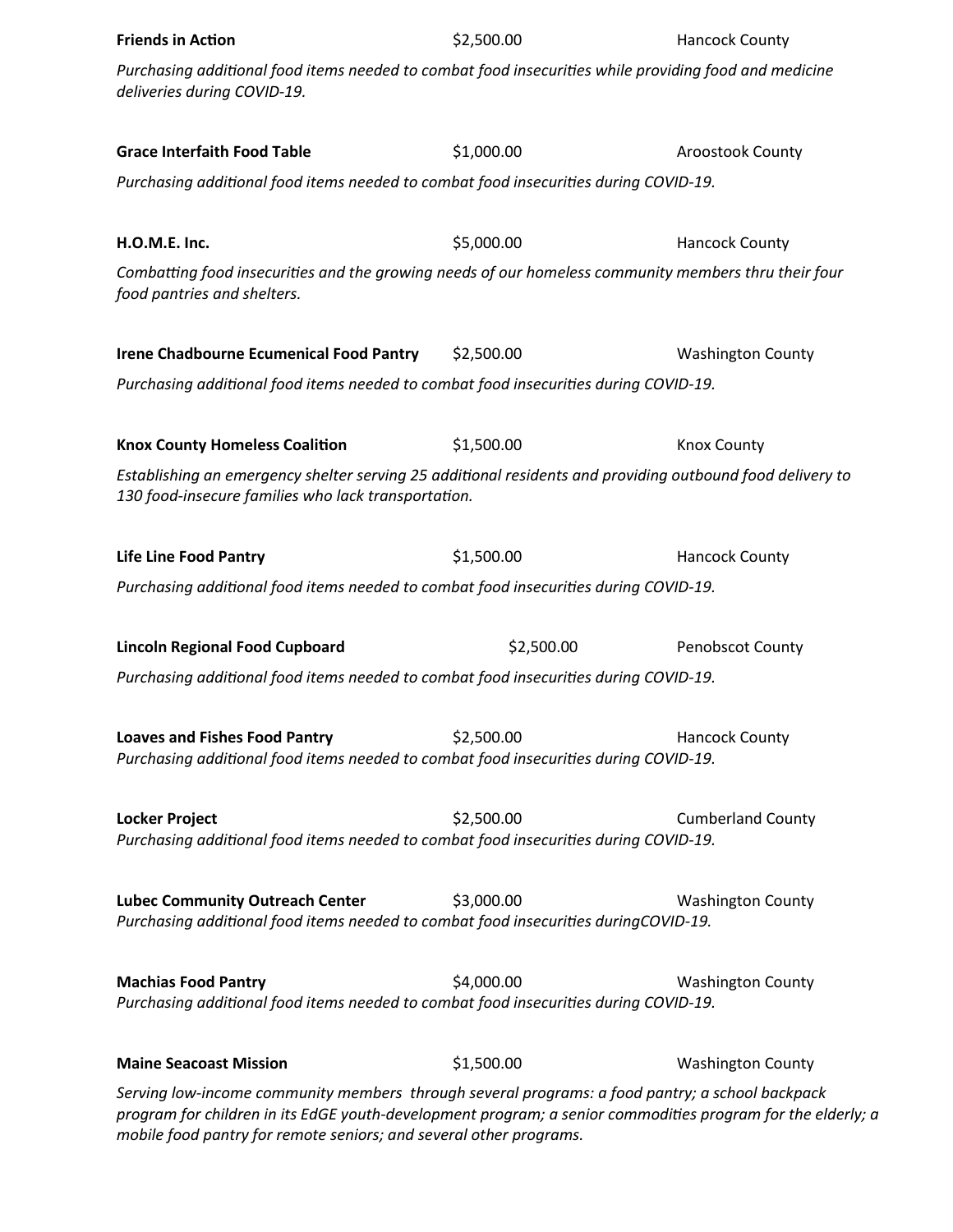| MCH, Inc<br>Purchasing additional food items needed to combat food insecurities and support Meals on Wheels deliveries<br>during COVID-19.                                                                                                                                                               | \$2,500.00 |            | <b>Knox County</b>        |  |  |
|----------------------------------------------------------------------------------------------------------------------------------------------------------------------------------------------------------------------------------------------------------------------------------------------------------|------------|------------|---------------------------|--|--|
| <b>Mitchell Institute</b><br>Combatting food insecurities by providing100 LMI students \$50 grocery store gift cards.                                                                                                                                                                                    | \$1,000.00 |            | <b>Cumberland County</b>  |  |  |
| <b>My Teen Place</b><br>Purchasing additional food items to meet the need of 140 dinners a per day while also creating a mobile food<br>pantry to combat food insecurities during COVID-19.                                                                                                              | \$2,500.00 |            | <b>Cumberland County</b>  |  |  |
| <b>New Life Old Town Food Pantry</b><br>Meeting the growing needs of our homeless community members and establishing an overnight warming<br>station.                                                                                                                                                    | \$1,000.00 |            | <b>Penobscot County</b>   |  |  |
| <b>OHI</b><br>Combatting food insecurity by supporting the purchase, prep, and delivery of pantry boxes to the Eastern Maine<br>cancer community.                                                                                                                                                        | \$1,500.00 |            | Penobscot County          |  |  |
| <b>Opportunity Alliance</b><br>Continuing to provide community access to all of programs and resources for thousands of Mainers, including<br>crisis mental health services and basic needs such as housing, food, and infant formula and diapers.                                                       | \$5,000.00 |            | <b>Cumberland County</b>  |  |  |
| <b>Penobscot Bay YMCA</b>                                                                                                                                                                                                                                                                                | \$2,500.00 |            | <b>Knox County</b>        |  |  |
| Providing emergency childcare and food to over 30 children a day of essential workers including first<br>responders and emergency healthcare providers in the Greater Bangor Region during COVID-19.                                                                                                     |            |            |                           |  |  |
| <b>Piscataquis Regional Food Center</b>                                                                                                                                                                                                                                                                  | \$1,000.00 |            | <b>Piscataquis County</b> |  |  |
| Purchasing additional food items needed to support the increasing needs of community members and Seniors<br>during COVID-19.                                                                                                                                                                             |            |            |                           |  |  |
| <b>Southern Maine Agency on Aging</b><br>\$2,500.00<br><b>Cumberland County</b><br>Continuing to provide support and resources to seniors across Cumberland and York counties while combatting<br>food insecurities with their Meals on Wheels program which is currently delivering 5,000 meals a week. |            |            |                           |  |  |
| <b>Sunrise Opportunities/Community Caring Collaborative</b>                                                                                                                                                                                                                                              |            | \$2,000.00 | <b>Washington County</b>  |  |  |
| Helping families working with CCC partner agencies access funds for basic needs, supplies, household<br>expenses, auto repairs, technology needs, educational expenses, and specific needs of essential workers<br>through The Hope Fund.                                                                |            |            |                           |  |  |
| <b>The Salvation Army</b>                                                                                                                                                                                                                                                                                | \$1,500.00 |            | Penobscot County          |  |  |

*Combatting food insecurity by expanding the soup kitchen to include a to-go lunch 7 days a week, increasing pantry food items, and offering food box delivery.*